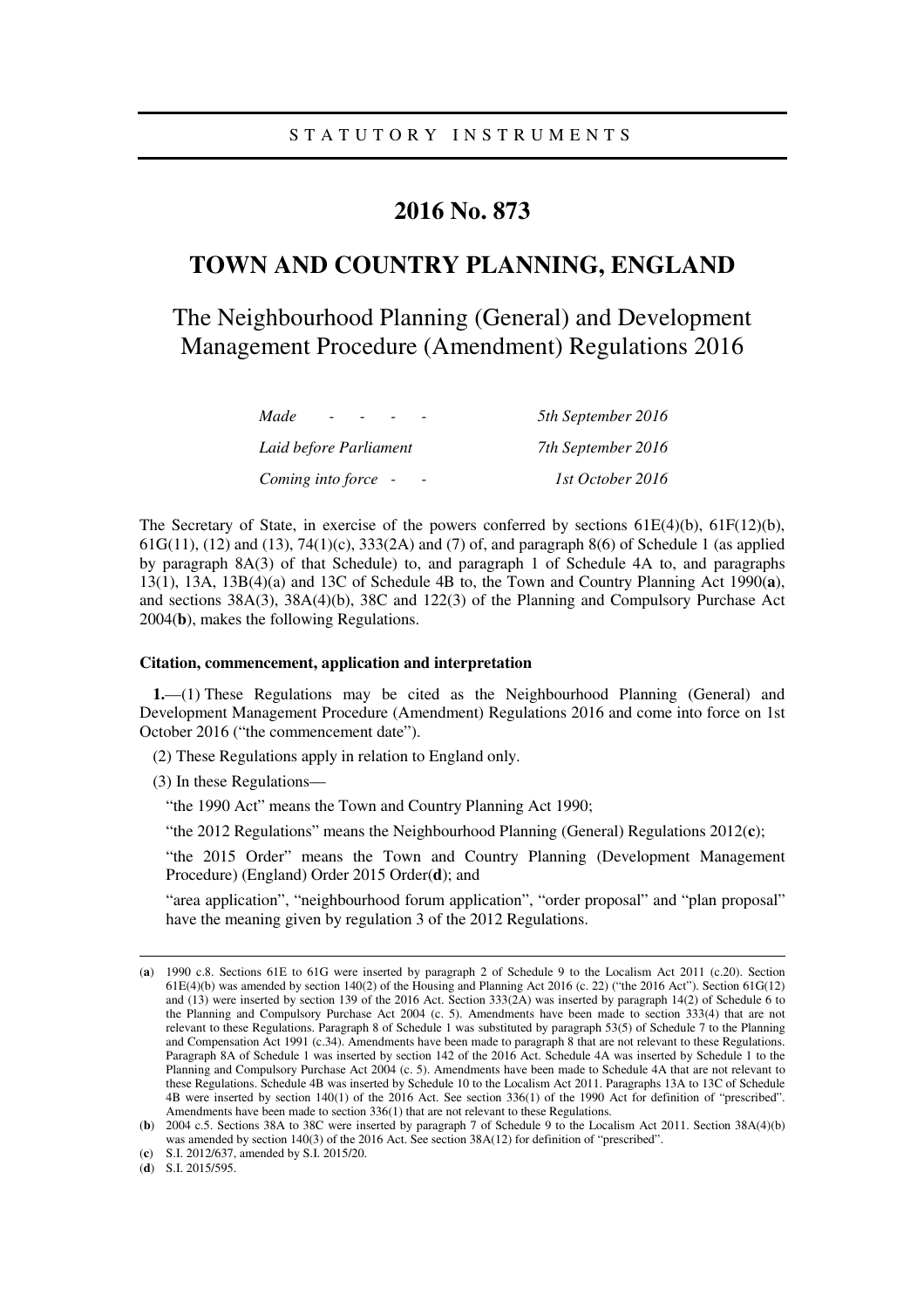### **Amendment of the 2012 Regulations**

- **2.**—(1) The 2012 Regulations are amended as follows.
- (2) After regulation 5 insert—

### **"Designation of the whole of the area of a parish council**

**5A.—(1)** This regulation applies where—

- (a) a local planning authority receive an area application from a parish council;
- (b) the area specified in the application consists of the whole of the parish council's area; and
- (c) if any part of the specified area is part of a neighbourhood area, none of that neighbourhood area extends outside the parish council's area.

(2) The local planning authority must exercise their powers under section 61G of the 1990 Act to designate the specified area as a neighbourhood area.

(3) Where this regulation applies, regulations 6 and 6A do not apply.".

- (3) In regulation 6, in paragraph (c) omit the words from  $"$ —(i)" to "cases,".
- (4) In regulation 6A—
	- (a) omit paragraph (2)(b);
	- (b) after paragraph (2) insert—

"(3) Where the application has not been determined by the date prescribed in paragraph (2), the local planning authority must exercise their powers under section 61G of the 1990 Act so as to secure that the whole of the area specified in the application is designated as a neighbourhood area unless on that date—

- (a) some or all of the specified area has been designated as a neighbourhood area; or
- (b) some or all of the specified area is specified in another area application and that other area application has not been determined.".

(5) After regulation 9 insert—

### **"Prescribed date for determination of a neighbourhood forum application**

**9A.**—(1) Where a local planning authority receive a neighbourhood forum application, which they do not decline to consider under regulation 11, the authority must determine the application by the date prescribed in paragraph (2).

(2) The date prescribed in this paragraph is—

- (a) in a case where the neighbourhood area to which the application relates falls within the areas of two or more local planning authorities, the date which is the last day of the period of 20 weeks beginning with the day immediately following that on which the application is first publicised in accordance with regulation 9;
- (b) in all other cases, the date which is the last day of the period of 13 weeks beginning with the day immediately following that on which the application is first publicised in accordance with regulation 9.

(3) The date prescribed in paragraph (2) does not apply where, on that date, the authority are considering another neighbourhood forum application and that other application relates to an area which consists of or includes some or all of the neighbourhood area to which the application mentioned in paragraph (1) relates.".

(6) After regulation 17 insert—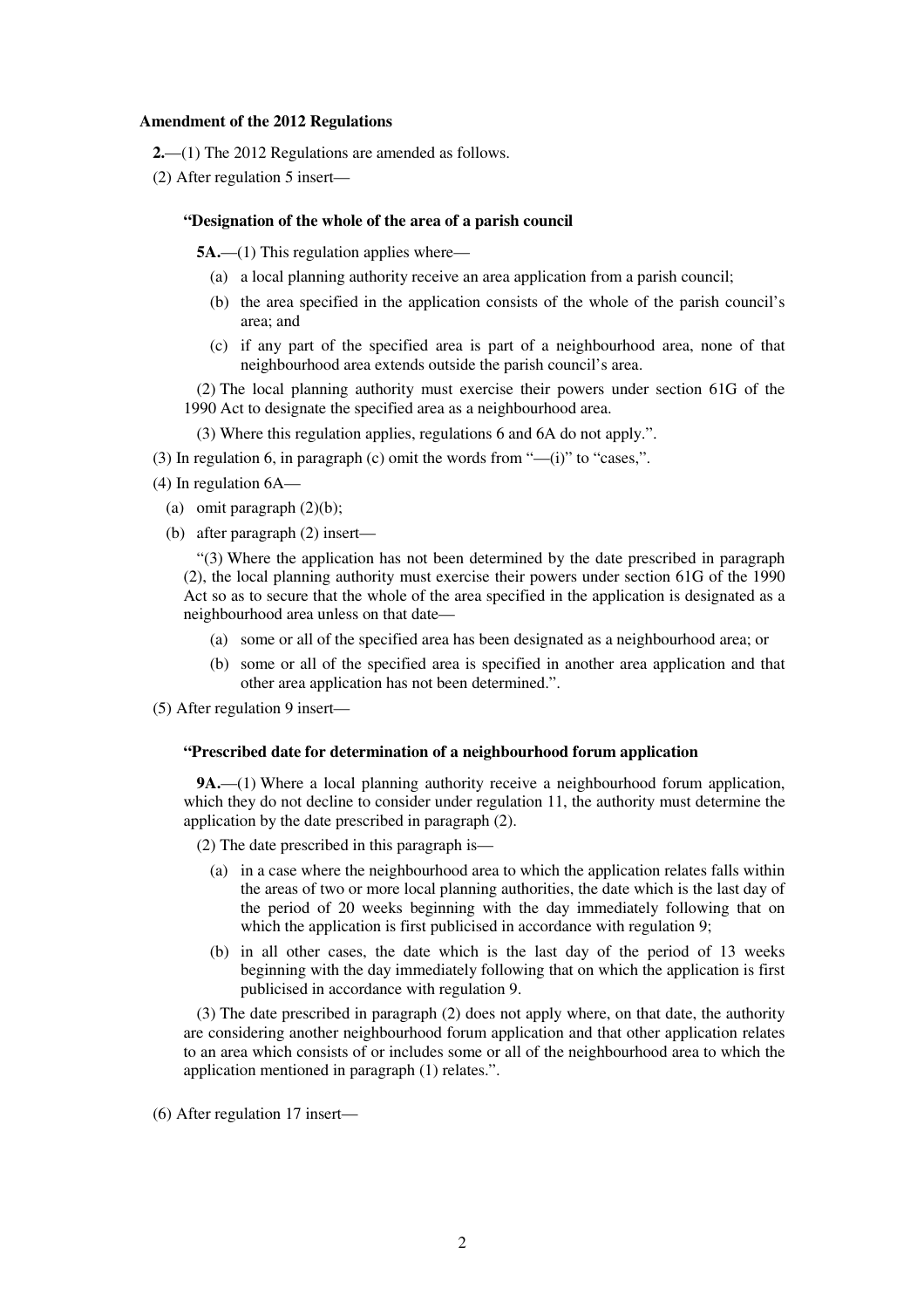#### **"Decision on examiner's recommendations**

**17A.**—(1) This regulation applies where an examiner has made a report under paragraph 10 of Schedule 4B to the 1990 Act (applied by section 38A(3) of the 2004 Act) in relation to a plan proposal.

(2) The persons prescribed for the purposes of paragraph 13(1) of that Schedule are—

- (a) the qualifying body;
- (b) any person whose representation was submitted to the examiner of the plan proposal in accordance with regulation 17(d); and
- (c) any consultation body which is referred to in the consultation statement mentioned in regulation 15.

(3) Representations invited under paragraph 13(1) must be submitted on or before the date which is the last day of the period of 6 weeks beginning with the day immediately following that on which the local planning authority first invited representations.

(4) On or after the date prescribed in paragraph (5) the local planning authority must decide what action to take in response to each recommendation made by the report mentioned in paragraph (1).

(5) The date prescribed in this paragraph is—

- (a) where the local planning authority and the qualifying body agree a date, that date;
- (b) where sub-paragraph (a) does not apply but paragraph 13 of Schedule 4B to the 1990 Act (applied by section 38A(3) of the 2004 Act) applies—
	- (i) where the authority refer the issue to independent examination, the date which is the last day of the period of 5 weeks beginning with the day immediately following that on which they receive the report of the examiner on that issue;
	- (ii) where the authority do not refer the issue to independent examination, the date which is the last day of the period of 5 weeks beginning with the day immediately following the date prescribed in paragraph (3);
- (c) in all other cases, the date which is the last day of the period of 5 weeks beginning with the day immediately following that on which the local planning authority receive the report mentioned in paragraph (1).".
- (7) After regulation 18 insert—

### "**Prescribed date for making a neighbourhood development plan**

**18A.**—(1) The date prescribed for the purposes of section 38A(4)(b) of the 2004 Act is the date which is the last day of the period of 8 weeks beginning with the day immediately following that on which the last applicable referendum is held.

(2) Paragraph (1) does not apply where proceedings for questioning anything relating to an applicable referendum are brought in accordance with section 61N(3) of the 1990 Act (applied by section  $38C(2)(d)$  of the 2004 Act) before the neighbourhood development plan is made.".

(8) After regulation 24 insert—

### **"Decision on examiner's recommendations**

**24A.**—(1) This regulation applies where an examiner has made a report under paragraph 10 of Schedule 4B to the 1990 Act in relation to an order proposal.

(2) The persons prescribed for the purposes of paragraph 13(1) of that Schedule are—

- (a) the qualifying body;
- (b) any person whose representation was submitted to the examiner of the order proposal in accordance with regulation 24(f); and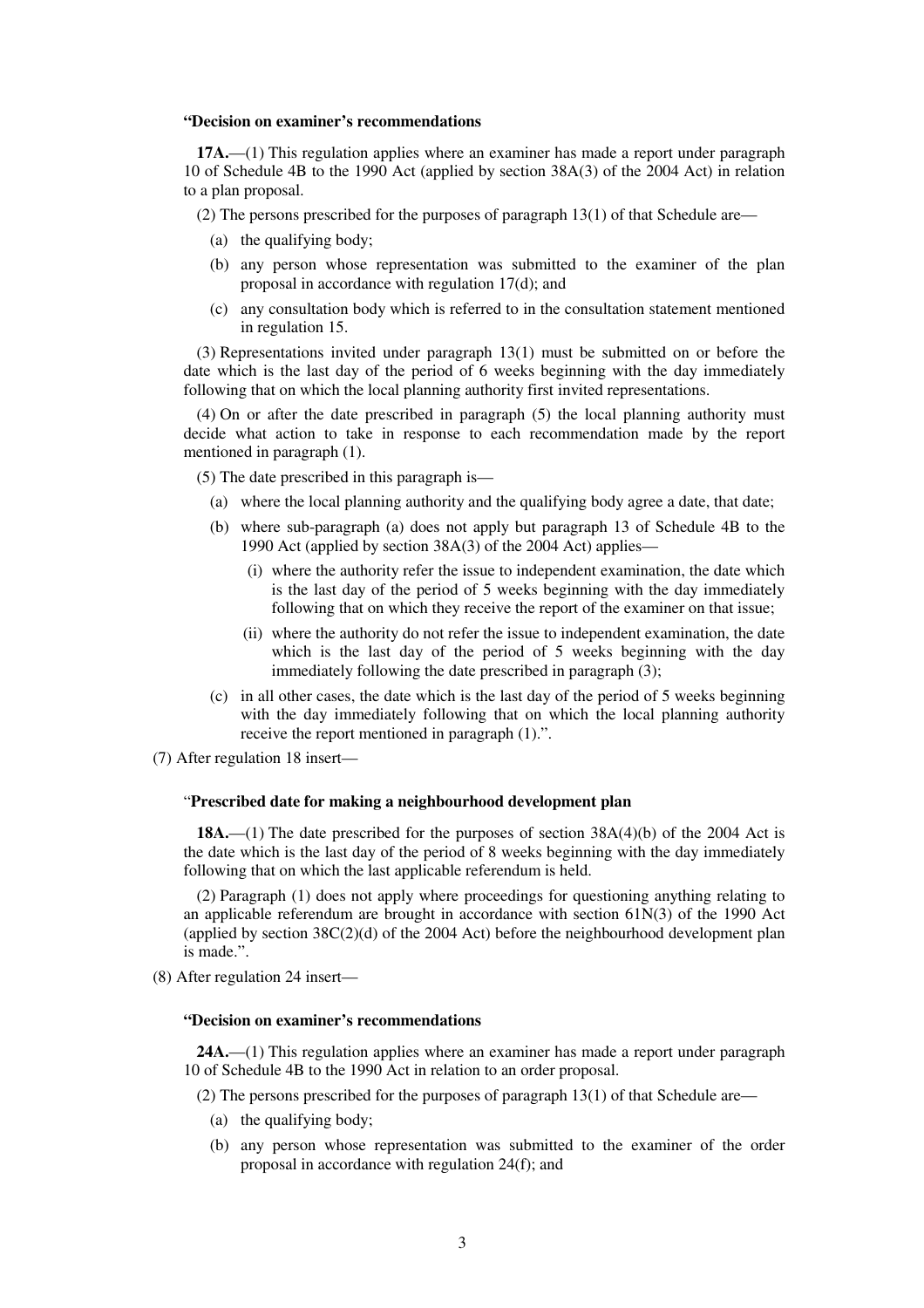(c) any consultation body which is referred to in the consultation statement mentioned in regulation 22.

(3) Representations invited under paragraph 13(1) must be submitted on or before the date which is the last day of the period of 6 weeks beginning with the day immediately following that on which the local planning authority first invited representations.

(4) The local planning authority must decide what action to take in response to each recommendation made by the report mentioned in paragraph (1) by the date prescribed in paragraph (5).

(5) The date prescribed in this paragraph is—

- (a) where the local planning authority and the qualifying body agree a date, that date;
- (b) where sub-paragraph (a) does not apply but paragraph 13 of Schedule 4B to the 1990 Act applies—
	- (i) where the authority refer the issue to independent examination, the date which is the last day of the period of 5 weeks beginning with the day immediately following that on which they receive the report of the examiner on that issue;
	- (ii) where the authority do not refer the issue to independent examination, the date which is the last day of the period of 5 weeks beginning with the day immediately following the date prescribed in paragraph (3);
- (c) in all other cases, the date which is the last day of the period of 5 weeks beginning with the day immediately following that on which the local planning authority receive the report mentioned in paragraph (1).".

(9) After Regulation 25—

### **"Prescribed date for making a neighbourhood development order**

**25A.**—(1) The date prescribed for the purposes of section  $61E(4)(b)$  of the 1990 Act is the date which is the last day of the period of 8 weeks beginning with the day immediately following that on which the last applicable referendum is held.

(2) Paragraph (1) does not apply where proceedings for questioning anything relating to an applicable referendum are brought in accordance with section 61N(3) of the 1990 Act before the neighbourhood development order is made.".

(10) After regulation 31 insert—

# "PART 8A

### Intervention by the Secretary of State

# **Requests to intervene and dealing with requests**

**31A.**—(1) This regulation applies where a qualifying body requests the Secretary of State to intervene—

- (a) in relation to an order proposal, under paragraph 13B of Schedule 4B to the 1990 Act; or
- (b) in relation to a plan proposal, under that paragraph as applied by section 38A(3) of the 2004 Act.
- (2) The request must be in writing and give reasons for the request.

(3) In a case where sub-paragraph (1)(b) or (c) of paragraph 13B of Schedule 4B to the 1990 Act applies, the request must be submitted to the Secretary of State by the date prescribed in paragraph (4).

(4) The date prescribed in this paragraph is the last day of the period of 6 weeks beginning with the day immediately following that on which the local planning authority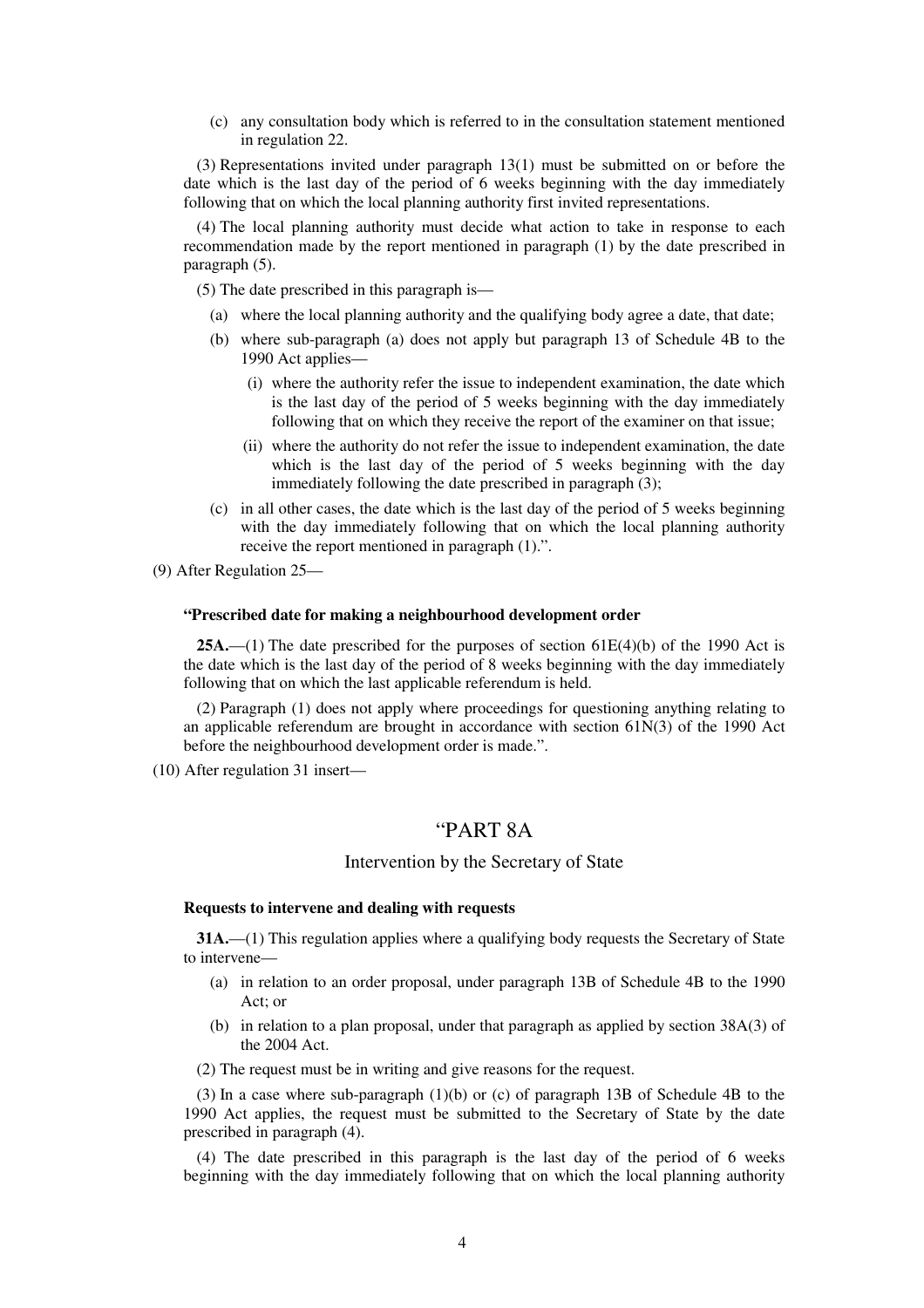first publish their decision in accordance with regulation 18(2) (in the case of a plan proposal) or 25(2) (in the case of an order proposal).

(5) The Secretary of State may appoint an inspector(**a**) to make any decision falling to be made by the Secretary of State under paragraph 13B of Schedule 4B to the 1990 Act in relation to the proposal.

(6) The Secretary of State or the inspector may direct the authority to refrain from taking any action that is specified in the direction that the authority would otherwise be required or entitled to take under paragraph 12 or 13 of that Schedule in relation to the proposal.

### **Information provided to the Secretary of State**

**31B.** Where a qualifying body makes a request in accordance with regulation 31A in relation to an order proposal or a plan proposal, the local planning authority must send to the Secretary of State or the inspector appointed under paragraph (5) of that regulation—

- (a) the report made by the examiner of the proposal under paragraph 10 of Schedule 4B to the 1990 Act;
- (b) in a case where sub-paragraph  $(1)(b)$  or (c) of paragraph 13B applies, the decision statement published in accordance with regulation 18(2) (in the case of a plan proposal) or 25(2) (in the case of an order proposal);
- (c) in the case of a plan proposal, each of the documents referred to in regulation 17;
- (d) in the case of an order proposal, each of the documents referred to in regulation 24;
- (e) any representations received by the authority in response to an invitation under paragraph 13(1) of Schedule 4B to the 1990 Act;
- (f) any other document held by the local planning authority that the authority consider to be relevant to the consideration of the request by the Secretary of State or the inspector; and
- (g) any other document held by the local planning authority that is requested by the Secretary of State or the inspector.

### **Notification where Secretary of State proposes to differ from examiner**

**31C.** The persons prescribed for the purposes of sub-paragraph (4)(a) of paragraph 13B of Schedule 4B to the 1990 Act are—

- (a) the qualifying body; and
- (b) in the case of a plan proposal,
	- (i) any person whose representation was submitted to the examiner of the proposal in accordance with regulation 17(d); and
	- (ii) any consultation body which is referred to in the consultation statement mentioned in regulation 15;
- (c) in the case of an order proposal,

<u>.</u>

- (i) any person whose representation was submitted to the examiner of the proposal in accordance with regulation 24(f); and
- (ii) any consultation body which is referred to in the consultation statement mentioned in regulation 22.

<sup>(</sup>**a**) An inspector is a person appointed by the Secretary of State for that purpose: see paragraph 13C(c) of Schedule 4B to the 1990 Act, inserted by section 141(1) of the Housing and Planning Act 2016 (c. 22).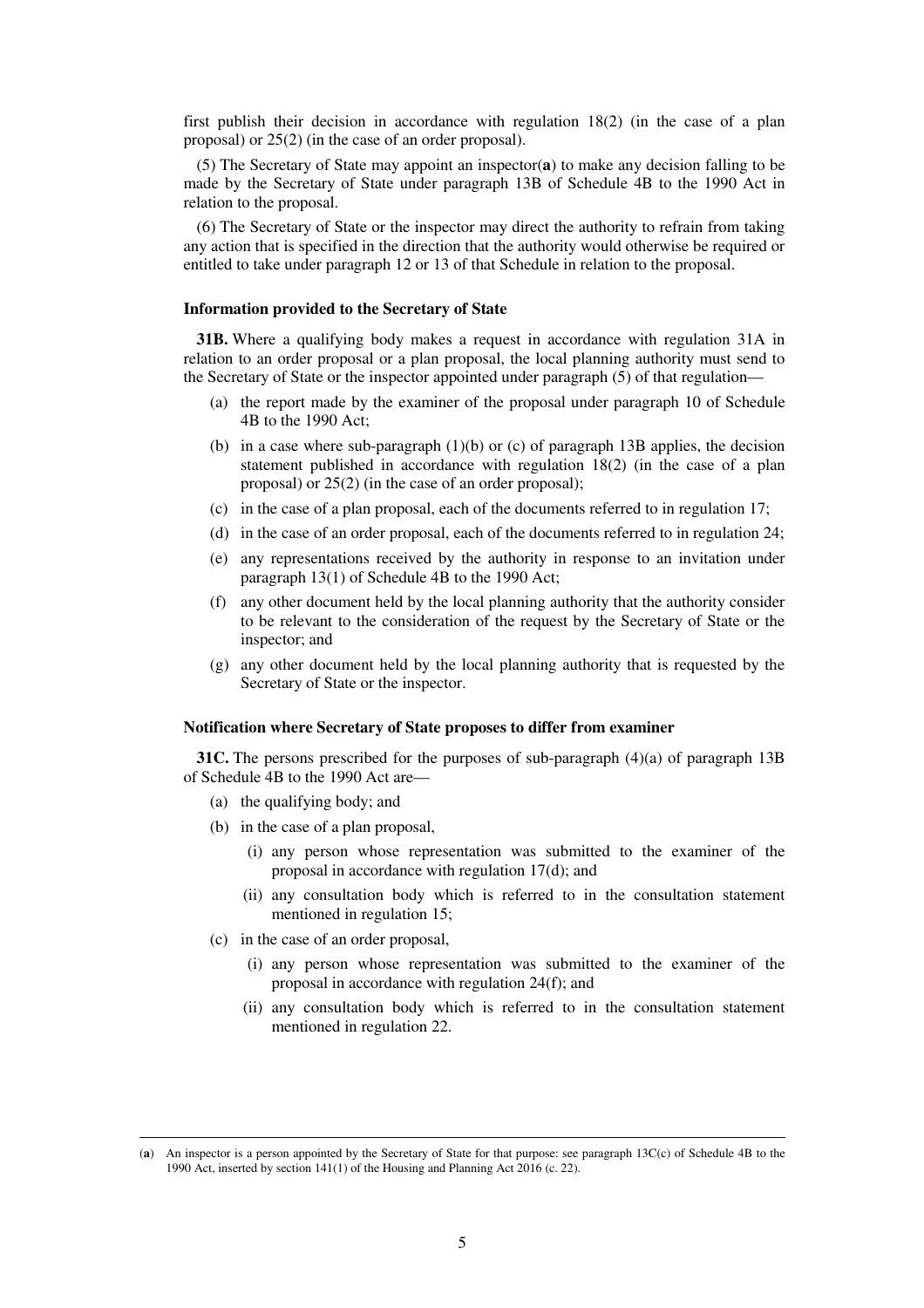### **Publication of directions**

**31D.**—(1) This regulation applies where the Secretary of State or the inspector appointed under paragraph (5) of regulation 31A gives a direction under sub-paragraph (2) or (3) of paragraph 13B of Schedule 4B to the 1990 Act.

(2) The direction must be accompanied by a statement setting out the reasons of the Secretary of State or the inspector for making the direction.

(3) As soon as possible after receiving the direction, the local planning authority must—

- (a) publish—
	- (i) the direction and the reasons; and
	- (ii) the report made by the examiner under paragraph 10 of Schedule 4B to the 1990 Act (if that report has not been published in accordance with regulation  $18(2)(c)$  (in the case of a plan proposal) or  $25(2)(c)$  (in the case of an order proposal)),

on their website and in such other manner as they consider is likely to bring the direction and, as the case may be, the report to the attention of people who live, work or carry on business in the neighbourhood area; and

(b) send a copy of the direction and reasons to the qualifying body.".

## **Amendment of the 2015 Order**

**3.**—(1) The 2015 Order is amended at follows.

(2) After article 25 insert—

## **"Representations by neighbourhood forum before determination of application**

**25A.** Where a neighbourhood forum(**a**) for a neighbourhood area(**b**) are given information in relation to an application under paragraph 8A(1) of Schedule 1 to the 1990 Act (local planning authorities: distribution of functions)(**c**)—

- (a) the forum must, as soon as practicable, notify the local planning authority who are determining the application whether the forum proposes to make representations about the manner in which the application should be determined, and must make any representations to that authority within 21 days of the notification to the forum of the application; and
- (b) article 25(2) to (4) applies, in relation to any such application, as if any reference to a council of a parish or to the parish (however expressed) were a reference to the neighbourhood forum or neighbourhood area, as appropriate.".
- (3) In article 38, after paragraph (3)(b), insert—
	- "(ba) a neighbourhood forum for a neighbourhood area any part of which is in or adjoins the area of the local planning authority;".
- (4) In Schedule 4, in paragraph (d) of the table—

<u>.</u>

- (a) in the *Description of development* column, at the end insert "or a neighbourhood area for which a neighbourhood forum has been designated"; and
- (b) in the *Consultee* column, at the end insert "or the neighbourhood forum (as the case may be)".

<sup>(</sup>**a**) A neighbourhood forum is an organisation or body designated by a local planning authority under section 61F of the 1990 Act.

<sup>(</sup>**b**) A neighbourhood area is an area designated by a local planning authority under section 61G of the 1990 Act.

<sup>(</sup>**c**) Paragraph 8A of Schedule 1 to the 1990 Act was inserted by section 142 of the Housing and Planning Act 2016 (c.22).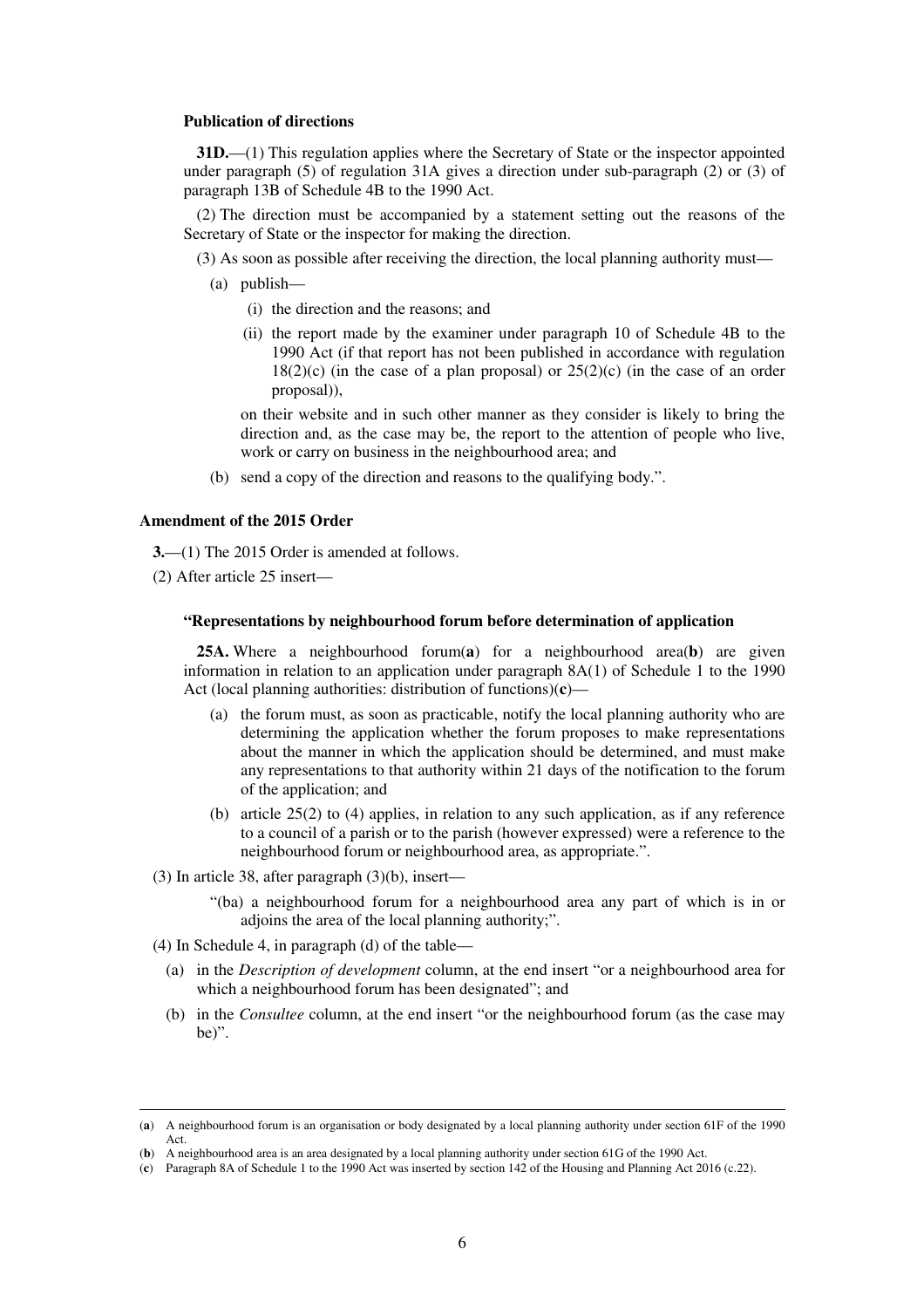### **Transitional provisions**

**4.**—(1) The amendments made by regulation 2(2) to (4) do not apply in relation to an area application first publicised by the local planning authority in accordance with regulation 6 of the 2012 Regulations before the commencement date.

(2) Where a neighbourhood forum application was first publicised by the local planning authority in accordance with regulation 9 of the 2012 Regulations before the commencement date, the amendments made by regulation  $2(5)$  apply in relation to that application as if it was first publicised on the commencement date.

(3) Where the report made by the examiner of an order proposal or a plan proposal under paragraph 10 of Schedule 4B to the 1990 Act was received by the local planning authority before the commencement date, the amendments made by regulation 2(6) and (8) apply in relation to that proposal as if the report was received on the commencement date.

(4) The amendments made by regulation 2(7) and (9) do not apply in relation to the making of a neighbourhood development plan or neighbourhood development order where the last applicable referendum was held before the commencement date.

(5) The amendments made by regulation  $2(10)$  do not apply where—

- (a) in relation to a plan proposal, the local planning authority first publish their decision in relation to that proposal in accordance with regulation 18(2) of the 2012 Regulations before the commencement date; and
- (b) in relation to an order proposal, the local planning authority first publish their decision in in relation to that proposal in accordance with regulation  $25(2)$  of the 2012 Regulations before the commencement date.

(6) The amendments made by regulation 3(2) do not apply in relation to any relevant planning application(**a**) received by the local planning authority before the commencement date.

(7) The amendments made by regulation 3(3) do not apply in relation to a local development order where the consultation period mentioned in article 38(5)(b) of the 2015 Order began before the commencement date.

(8) The amendments made by regulation 3(4) do not apply in relation to any application made under section 293A of the 1990 Act(**b**) before the commencement date.

Signed by authority of the Secretary of State for Communities and Local Government

*Gavin Barwell* Minister of State 5th September 2016 Department for Communities and Local Government

<u>.</u>

**EXPLANATORY NOTE** 

*(This note is not part of these Regulations)* 

The Localism Act 2011 (c. 20) provided a statutory regime for neighbourhood planning through amendments to the Town and Country Planning Act 1990 (c. 8) and the Planning and Compulsory Purchase Act 2004 (c. 5). The Housing and Planning Act 2016 (c. 22) made further amendments.

The Neighbourhood Planning (General) Regulations 2012 (S.I. 2012/637, "the 2012 Regulations"), as amended by the Neighbourhood Planning (General) (Amendment) Regulations 2015 (S.I. 2015/20, "the 2015 Regulations"), make provision in relation to the neighbourhood planning regime. These Regulations further amend the 2012 Regulations.

<sup>(</sup>**a**) For the meaning of "relevant planning application" see paragraph 8A(2) of Schedule 1 to the 1990 Act, inserted by section 142 of the Housing and Planning Act 2016 (c. 22).

<sup>(</sup>**b**) Section 293A was inserted by section 82(1) of the Planning and Compulsory Purchase Act 2004 (c. 5).